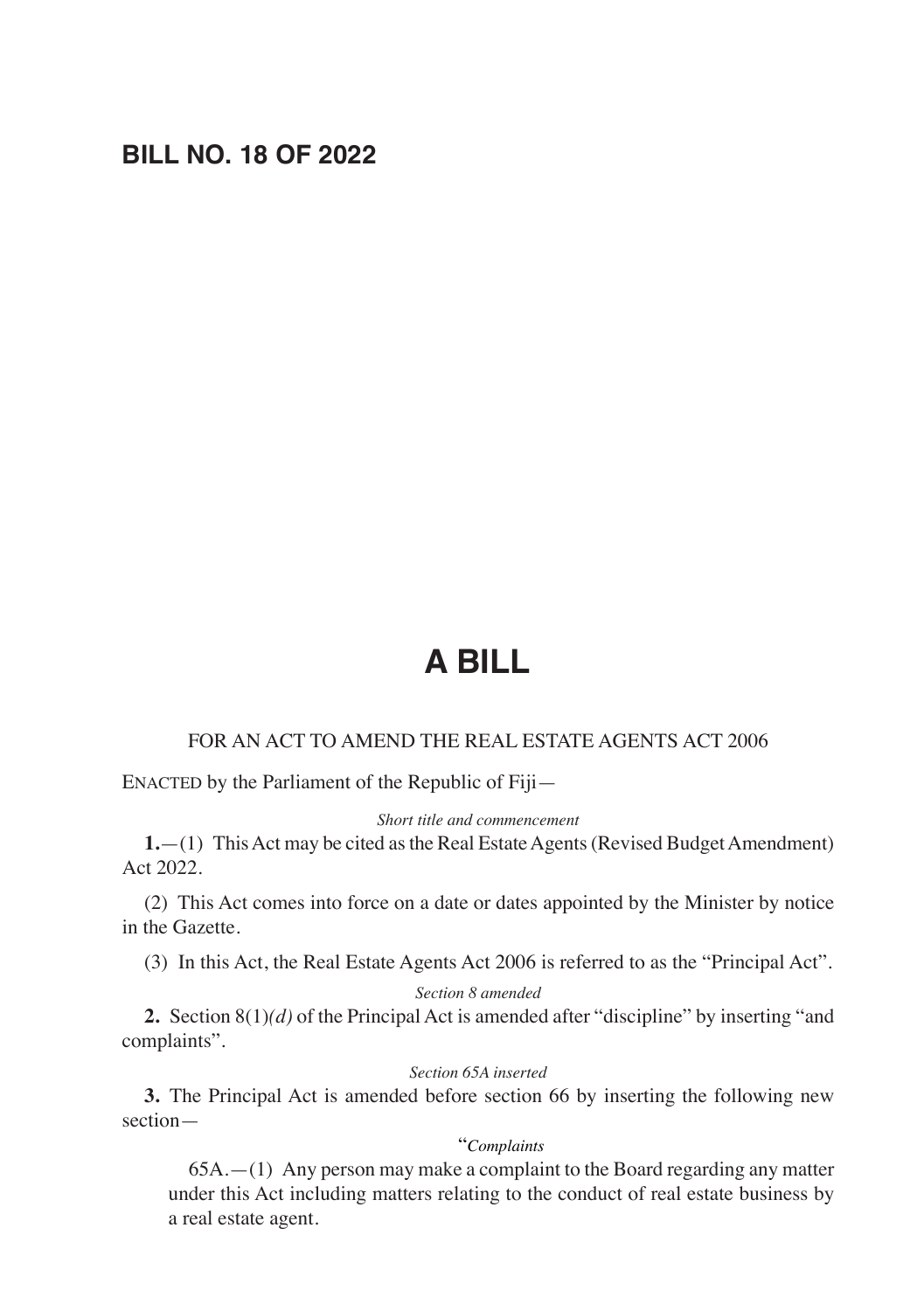(2) A complaint under subsection (1) must be made in writing and specify the grounds on which the complaint is made.

(3) The Board, upon assessment of the complaint, may conduct an investigation and must make a determination on the matter, including imposing conditions on a licence issued under this Act as the Board deems necessary.".

#### *Section 66 amended*

**4.** Section 66 of the Principal Act is amended by—

- *(a)* in paragraph *(e)* after ";", deleting "or";
- *(b)* in paragraph *(f),* deleting "." and substituting "; or"; and
- *(c)* after paragraph *(f)*, inserting the following new paragraph—
	- $''(g)$  that in the case of an investigation of a complaint made under section 65A, the Board has determined that a licence issued under this Act be cancelled.".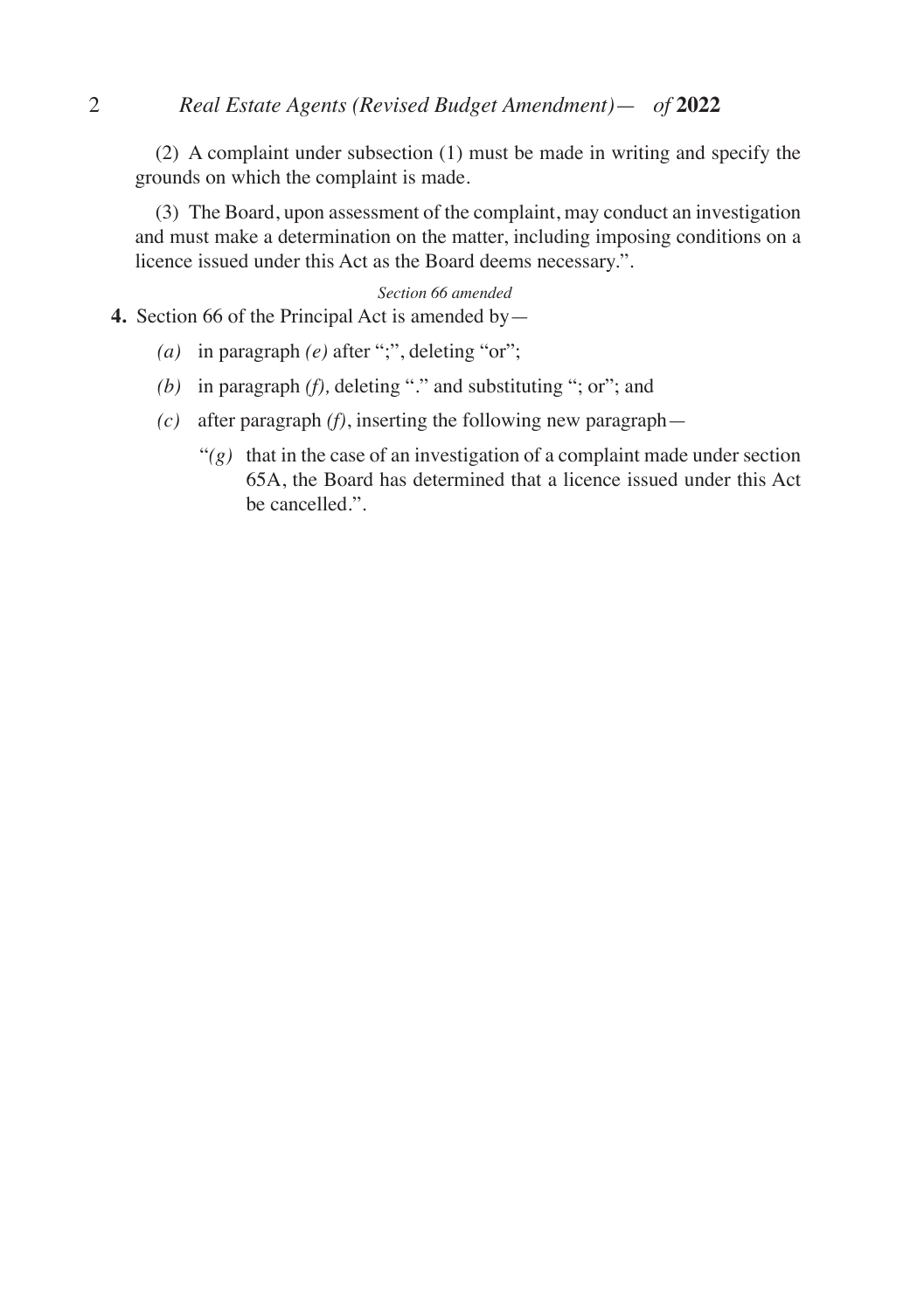## *March 2022*

## **REAL ESTATE AGENTS (REVISED BUDGET AMENDMENT) BILL 2022** –––––––– **EXPLANATORY NOTE**

*(This note is not part of the Bill and is intended only to indicate its general effect)*

## **1.0 BACKGROUND**

- 1.1 The Real Estate Agents Act 2006 (**'Act'**) provides for *inter alia* the regulation of real estate agents in Fiji.
- 1.2 Under the Act, a real estate agent is a person who acts, or who holds himself or herself out to the public as ready to act, for reward as an agent, in respect of the sale or other disposition of land, or the purchase or other acquisition of land, or the leasing or letting of land.
- 1.3 Under the Act, it is also an offence for a real estate agent or an officer of a licensee company to charge excessive commission or other fee as prescribed under regulations. To ensure affordable housing is made available and that transactions occur in a fair and transparent manner, the regulations will prescribe the rates of commission that can be charged.
- 1.4 Therefore, the Real Estate Agents (Revised Budget Amendment) Bill 2022 (**'Bill'**) seeks to amend the Act to provide an avenue for the public to be able to make complaints and to empower the Board to investigate and make determinations accordingly.

## **2.0 CLAUSES**

- 2.1 Clause 1 of the Bill provides for the short title and commencement. If passed by Parliament, the amending legislation will come into force on a date or dates appointed by the Minister by notice in the Gazette.
- 2.2 Clause 2 of the Bill amends section  $8(1)(d)$  of the Act to extend the functions and powers of the Board to matters relating to complaints made to the Board under Part 9.